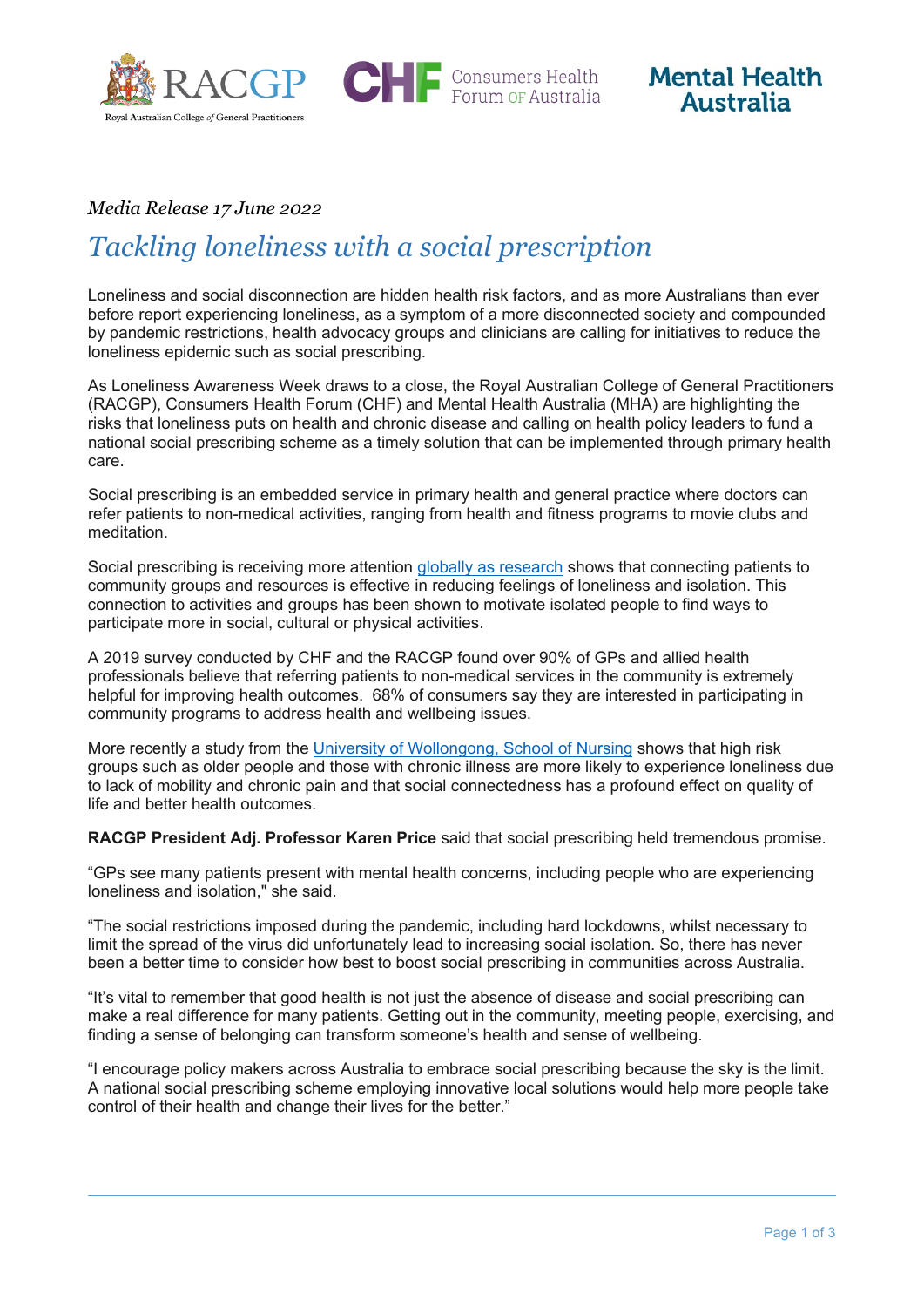

**CHF** Consumers Health



**CEO for CHF, Leanne Wells** says that a national social prescribing scheme should be hardwired into the suite of measures funded under *Future focused primary health care, the 10 Year Primary Care Plan 2022-2023.*

Consumers would be well served if Australia followed the UK lead where a *Beyond Pills* campaign has been launched to reduce unnecessary drug prescribing and expand social prescribing

Many local organisations such as Primary Health Networks and local councils have introduced and are evaluating social prescribing services. There's no reason why these couldn't be scaled up to form the backbone of a national program, Ms Wells said.

The **CEO for Mental Health Australia, Dr Leanne Beagley** says that social prescribing just makes sense – more now than ever. The pandemic has not only highlighted the issue of loneliness but exacerbated it in the most vulnerable of our populations.

"Today, the new Prime Minister is meeting with his National Cabinet for the first time and we know health care is at the top of their agenda. We need a whole of health approach and we call upon the new Labor Government to adopt a national social prescribing scheme in their 10 year heath care plan," said Dr Beagley.

"As recent Medibank research notes, mental health conditions like social anxiety disorder can prevent people from connecting for fear of social situations, creating a cycle of loneliness.

"Loneliness is often understood as an individual issue but it's something we also need to address as a community.

"Mental Health Australia member, Relationships Australia, last year collaborated on research with the Australian National University which demonstrated that involvement in community-based projects like Neighbour Day lead to a tangible and sustained reduction in loneliness.

"The National Mental Health and Suicide Prevention Agreement should give us a comprehensive structure so people can access care when they need it and where they need it.

"Mental Health Australia is pleased to be advocating with the CHF and the RACGP for a well-funded national social prescribing scheme," said Dr Beagley.

Loneliness Awareness Week is an initiative of the UK Marmalade Trust, and we thank the Trust for their effort in highlighting this important aspect of wellbeing for Australians.

#### ~ENDS

Adj. Professor Karen Price (RACGP), Leanne Wells (CHF) and Dr Leanne Beagley (MHA) are available for interview.

## **Media contacts**

**Royal Australian College of General Practitioners (RACGP)**